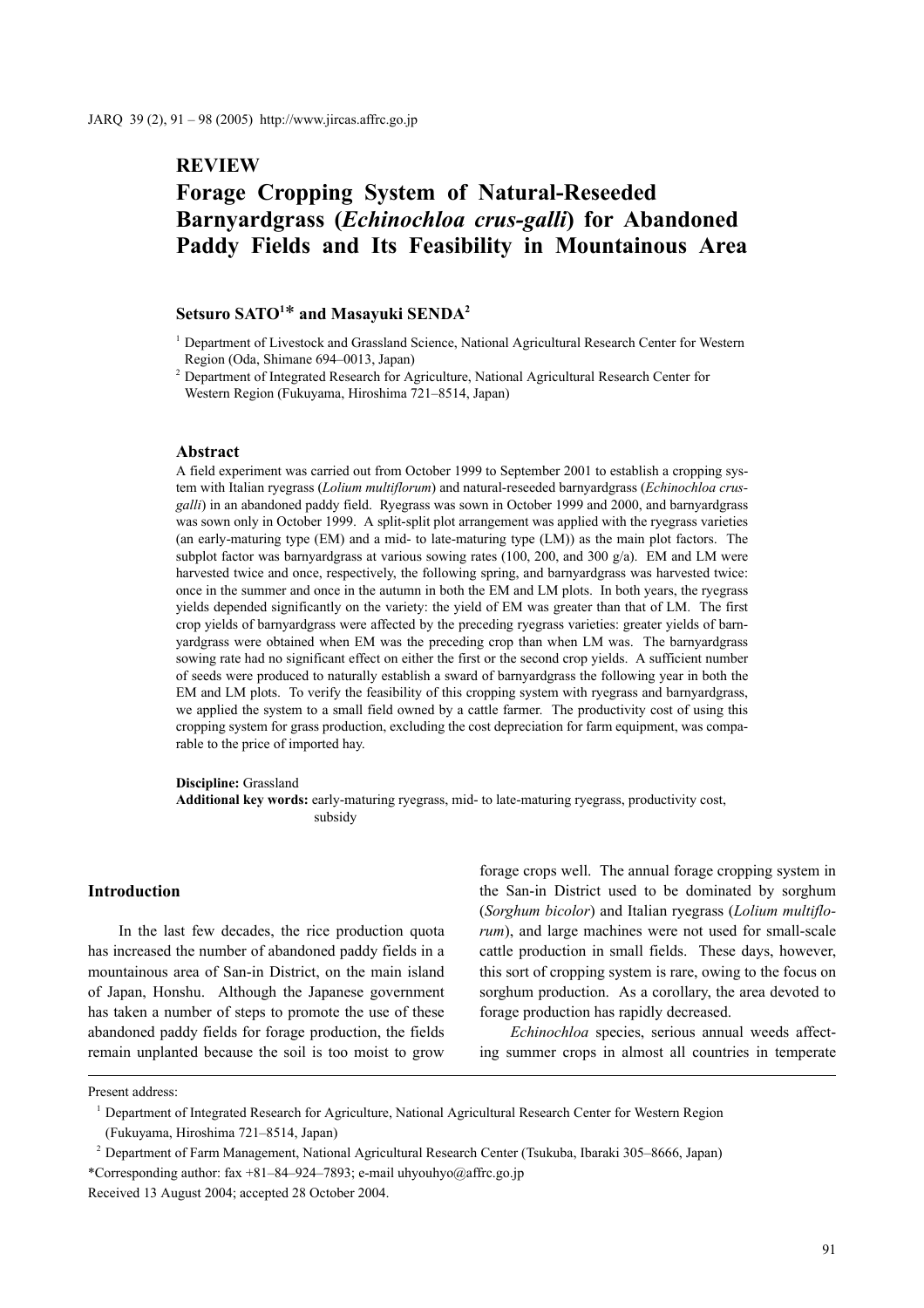zone countries, produce a lot of seeds from early summer to late autumn. New plants emerge late the next spring, growing vigorously and with a high production mass<sup>4</sup>. They are also adapted to a wide range of soil moisture conditions<sup>6</sup>. Moreover, high nutritive value and palatability of barnyardgrass (*E. crus-galli*), one of the major weeds in Japan, are well known<sup>1</sup>. These characteristics of barnyardgrass as both weed and feed suggest that the species has the potential to be a quality forage that can establish itself without sowing in small abandoned paddy  $fields<sup>3</sup>$ .

When natural-reseeded barnyardgrass is used as a substitution crop for sorghum, an annual cropping system of wild grass and Italian ryegrass could be adopted. This system requires a walking-type rotary mower and round baler, both of which are already possessed by many cattle production farmers. Although the cropping system is expected to be useful, the feasibility of the system for cattle production farmers is unknown.

The objectives of the study are: (1) to establish an annual cropping system with barnyardgrass and Italian ryegrass for abandoned paddy fields and (2) to verify the feasibility of the cropping system in small fields for small-scale cattle production.

## **Materials and methods**

#### **1. Annual Cropping System**

The field experiment was conducted from October 1999 to September 2001 in an abandoned paddy field in Oda City in Shimane Prefecture. The field had been left unplanted for four years. Vegetation growing naturally there had been cut twice a year, and the cuttings had not been removed. Ryegrass and barnyardgrass were sown on October 15, 1999. To determine how barnyardgrass yield was affected by the relationship between the ryegrass maturity and the sowing rate of barnyardgrass, the plots were arranged in a split-split plot design with ryegrass variety as the main plot factor and barnyardgrass sowing rate as the subplot factor with three replications. Each sub-plot was  $6 - \times 5$  m. The ryegrass variety treatments consisted of an early-maturing type Tachiwase (hereafter referred to as EM) and a mid- to late-maturing type Mammoth B (hereafter referred to as LM). These were sown at a rate of 300 g/a. The barnyardgrass sowing rates were 100, 200 and 300 g/a. The barnyardgrass seeds were collected from a meadow in Oda prior to the experiment; percentage ripening of those seeds was 12% through soft X-ray measurement. In the EM plots, the first and second ryegrass crops were harvested on May 1 and June 6, 2000, respectively. In the LM plots, ryegrass was harvested on May 25, 2000. The first and second barnyard crops were respectively harvested at the heading stage (on 9 August 2000) and after seed setting (on 3 October 2000) in both the EM and LM plots (Fig. 1). After the second crops of barnyardgrass were harvested, the plots were fertilized and plowed.

On October 20, 2000, the same ryegrass varieties were sown on the same plots used in the experiment the previous year. Barnyardgrass was not sown, since the species was expected to regenerate through natural reseeding the following year. The ryegrass harvesting dates were 6 May and 7 June 2001 in EM and 22 May 2001 in LM. The barnyardgrass harvesting dates were 8 August and 28 September 2001, both the EM and LM plots. To determine the number of barnyardgrass seeds scattered in the plots, soils within three 25-×25 cm quadrates were sampled at a 3 cm depth in 2000 and at 0–5 cm and 5–10 cm depths in 2001 in each sub-plot. Prior to the sowing, the plots were improved with cattle manure com-



**Fig. 1. Cultivation schedule details of ryegrass and barnyardgrass production**

EM: Early maturing variety of ryegrass, Tachiwase. LM: Mid- to late-maturing variety of ryegrass, Mammoth B. BY: Barnyardgrass. \*: Date of fertilization, sowing and/or harvesting. a): Ryegrass and barnyardgrass were sown the first autumn and only ryegrass was sown the following year.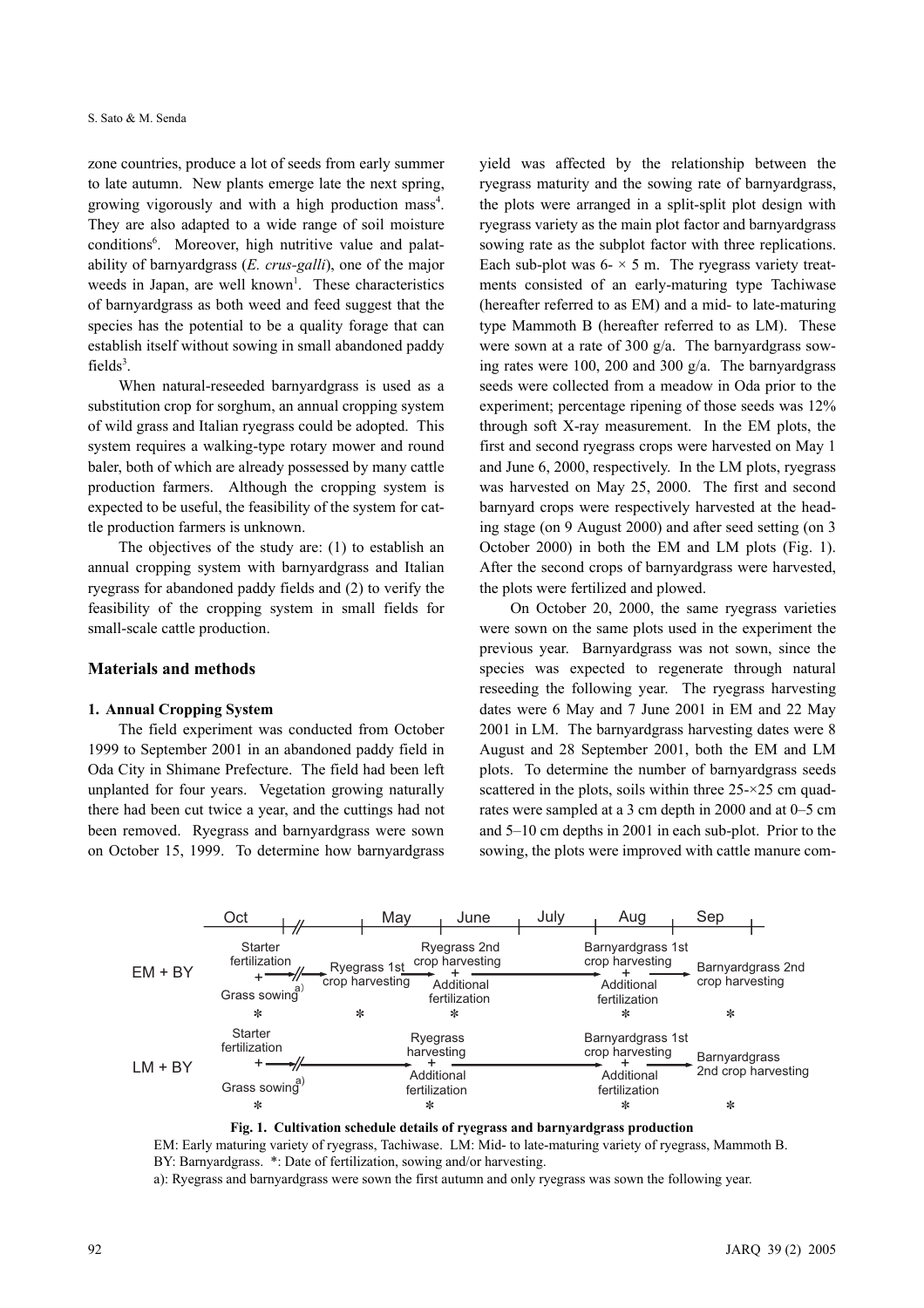post at 200 kg/a and with calcium carbonate at 10 kg/a, and then fertilized. Fertilization included starter fertilizer at a rate of N-P<sub>2</sub>O<sub>5</sub>-K<sub>2</sub>O =1.0-1.0-1.0 kg/a before the sowings. Additional fertilizer was applied after the second ryegrass crops and the first barnyardgrass crops were harvested at the same rate of N-P<sub>2</sub>O<sub>5</sub>-K<sub>2</sub>O, respectively (Fig. 1). Data for both years were analyzed and subjected to analysis of variance.

## **2. Feasibility of the cropping system for the cattle farmer**

In autumn of 1998, the annual cropping system with ryegrass and barnyardgrass (hereafter referred to as R + B) was applied to the small scale cattle farmer to verify the feasibility of the cropping system. The farmer had four cows for calf production and breeding, and had 0.21 ha of meadow and 1.0 ha of pasture, and scale of the farmer in the experiment was prevalent in mountainous areas of the San-in District. In that experiment, EM (Tachiwase) was the only ryegrass variety used. The productivity cost of the  $R + B$  cropping system was investigated from October 1999 to September 2000. The farmer in the study already owned a walking-type mower and round baler appropriate for use in this cropping system. Data for this system were compared with data for a ryegrass and sorghum cropping system (hereafter referred to as  $R + S$ ) adopted by the cattle farmer mentioned above.

## **Results**

#### **1. Annual cropping system**

The statistical analysis found no significant differences among barnyardgrass sowing rates nor ryegrass variety  $\times$  the sowing rates interactions in terms of grass yield, grass growth parameters, or weed dry weight in any of the harvestings. Therefore, data are presented as the average of the three sowing rates.

(1) Ryegrass yields and weeds

Ryegrass yields depended significantly on the variety in both years. The total yields of EM harvested twice conventionally were greater than those of LM harvested once (Fig. 2).



Regardless of the ryegrass variety, the whole dry



#### **Fig. 3. Yields of barnyardgrass followed by different ryegrass varieties**

Data were averaged across the three different sowing rates of barnyardgrass.

FC and SC mean the first crop and second crop of barnyardgrass.

EM: Early maturing variety of ryegrass, Tachiwase. LM: Mid- to late-maturing variety of ryegrass, Mammoth B.

ns: Not significant (P<0.05). Values assigned the same letters on the bars in each year are not significant (P<0.05).

**Fig. 2. Yields of ryegrass and weights of weeds and dead plants**

Data were averaged across the three different sowing rates of barnyardgrass.

EM: Early maturing variety of ryegrass, Tachiwase. LM: Mid- to late-maturing variety of ryegrass, Mammoth B.

Total yield values assigned the same letters on the bars in each year are not significant (P<0.05).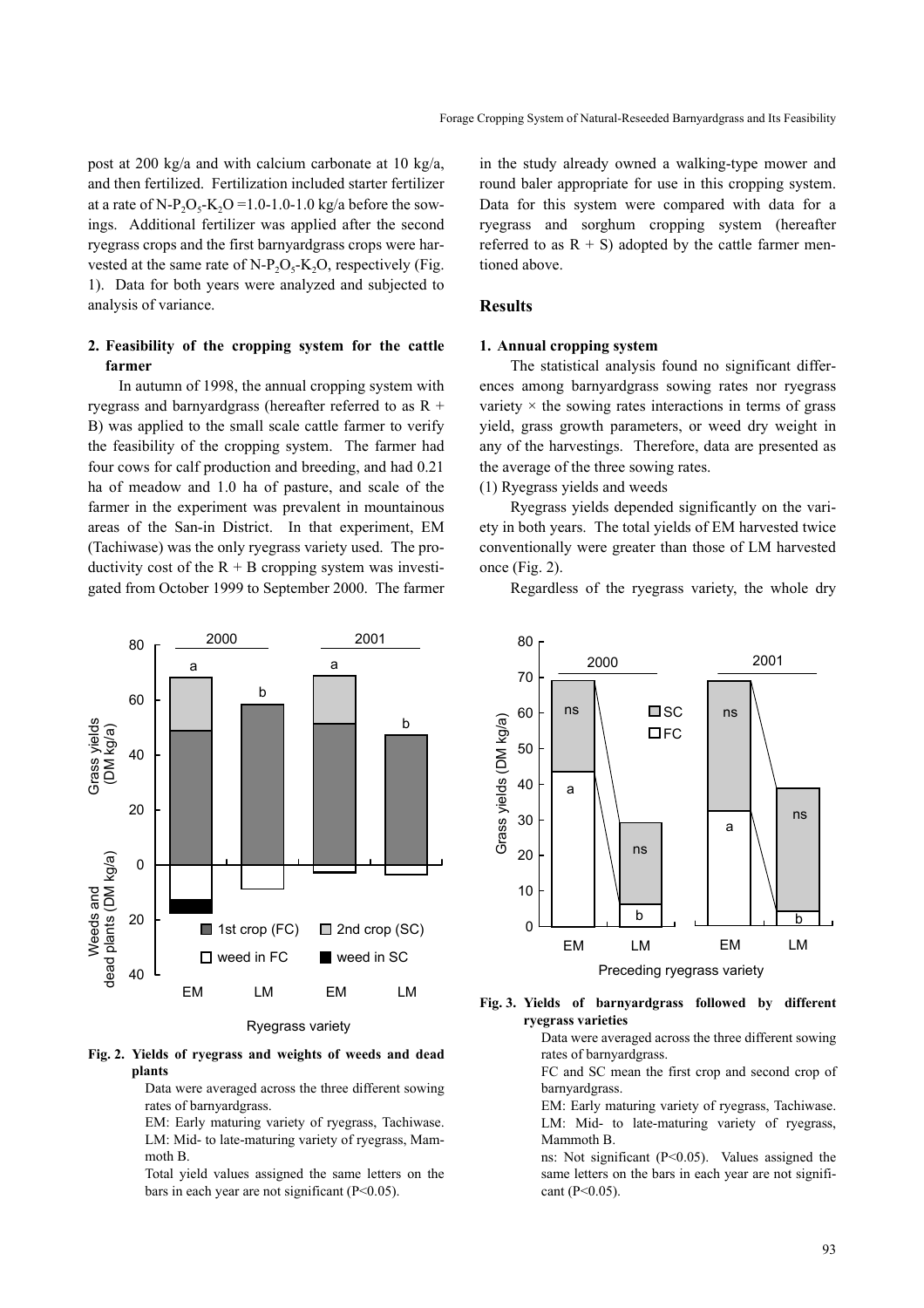| Treatment and statistics                                 |       |                 | 2000              |           | 2001           |           |            |           |                |
|----------------------------------------------------------|-------|-----------------|-------------------|-----------|----------------|-----------|------------|-----------|----------------|
|                                                          |       |                 | <b>First Crop</b> |           | Second Crop    |           | First Crop |           | Second Crop    |
|                                                          |       | PH <sup>b</sup> | $TN^{b}$          | PH        | <b>TN</b>      | PH        | <b>TN</b>  | <b>PH</b> | <b>TN</b>      |
|                                                          | (g/a) |                 | (cm)              |           | $(\text{m}^2)$ |           | (cm)       |           | $(\text{m}^2)$ |
| Early-maturing ryegrass variety (EM) $(V)$ <sup>c)</sup> |       |                 |                   |           |                |           |            |           |                |
| Barnyardgrass sowing rate $(R)^{d}$                      | 100   | 118             | 237               | 102       | 409            | 103       | 321        | 99        | 290            |
|                                                          | 200   | 112             | 195               | 104       | 350            | 101       | 486        | 99        | 294            |
|                                                          | 300   | 107             | 240               | 95        | 229            | 112       | 226        | 107       | 297            |
| Mid- to late-maturing ryegrass variety $(LM) (V)^c$      |       |                 |                   |           |                |           |            |           |                |
| Barnyardgrass sowing rate $(R)^{d}$                      | 100   | 73              | 165               | 93        | 185            | 51        | 112        | 102       | 153            |
|                                                          | 200   | 75              | 141               | 105       | 227            | 53        | 124        | 101       | 261            |
|                                                          | 300   | 64              | 168               | 103       | 245            | 61        | 202        | 106       | 243            |
| ANOVA significance                                       |       |                 |                   |           |                |           |            |           |                |
| Variety $(V)$ <sup>c)</sup>                              |       | $**$            | <b>NS</b>         | <b>NS</b> | <b>NS</b>      | $\ast$    | $***$      | <b>NS</b> | <b>NS</b>      |
| Sowing rate $(R)^d$                                      |       | <b>NS</b>       | <b>NS</b>         | <b>NS</b> | <b>NS</b>      | <b>NS</b> | <b>NS</b>  | <b>NS</b> | <b>NS</b>      |
| $V \times R$                                             |       | <b>NS</b>       | <b>NS</b>         | <b>NS</b> | <b>NS</b>      | <b>NS</b> | <b>NS</b>  | <b>NS</b> | <b>NS</b>      |

## **Table 1. Growth characteristics of barnyardgrass at harvest time**a)

a): Experimental plots were arranged by a split-split design with ryegrass variety as the main plot factor and barnyardgrass sowing rate as the subplot factor.

\* and \*\* show significance levels of P<0.05 and P<0.01, respectively, and NS means not significant (P<0.05).

b): PH and TN mean plant height and tiller number of barnyardgrass.

c): EM and LM are Tachiwase and Mammoth B, respectively.

d): Barnyardgrass was sown at the ryegrass sowing date in autumn 1999 and was not sown the following year.

| Treatment and statistics                             |       | 2000                         |           | 2001               |           |
|------------------------------------------------------|-------|------------------------------|-----------|--------------------|-----------|
|                                                      |       | $0-5$ cm                     | $0-5$ cm  | $6-10$ cm          | Total     |
|                                                      | (g/a) | $\left(\frac{m^2}{m}\right)$ |           | (lm <sup>2</sup> ) |           |
| Early-maturing ryegrass variety (EM) $(V)^{b}$       |       |                              |           |                    |           |
| Barnyardgrass sowing rate $(R)$ <sup>c)</sup>        | 100   | 6,827                        | 6,321     | 540                | 6,861     |
|                                                      | 200   | 5,824                        | 9,638     | 687                | 10,325    |
|                                                      | 300   | 4,058                        | 5,784     | 583                | 6,367     |
| Mid- to late-maturing ryegrass variety $(LM)$ $(V)b$ |       |                              |           |                    |           |
| Barnyardgrass sowing rate $(R)$ <sup>c)</sup>        | 100   | 1,974                        | 3,729     | 464                | 4,193     |
|                                                      | 200   | 2,395                        | 3,865     | 418                | 4,283     |
|                                                      | 300   | 2,759                        | 2,121     | 651                | 2,772     |
| ANOVA significance                                   |       |                              |           |                    |           |
| Variety $(V)$                                        |       | $\ast$                       | $\ast$    | <b>NS</b>          | $\ast$    |
| Sowing rate $(R)$                                    |       | NS.                          | <b>NS</b> | <b>NS</b>          | <b>NS</b> |
| $V \times R$                                         |       | <b>NS</b>                    | <b>NS</b> | <b>NS</b>          | <b>NS</b> |

|  |  |  |  | Table 2. Seed production of barnyardgrass in second crop <sup>a)</sup> |  |  |  |
|--|--|--|--|------------------------------------------------------------------------|--|--|--|
|--|--|--|--|------------------------------------------------------------------------|--|--|--|

a): Experimental plots were arranged by a split-split design with ryegrass variety as the main plot factor and barnyardgrass sowing rate as the subplot factor.

\* shows a significance level of P<0.05, and NS means not significant (P<0.05).

b): Ryegrass preceded barnyardgrass. EM and LM are Tachiwase and Mammoth B, respectively.

c): Barnyardgrass was sown only in autumn 1999 and was not sown the following year. Barnyardgrass in 2000 was from the sowing in 1999, and the plants growing in 2001 were regeneration through reseeding.

 $\overline{\phantom{a}}$ 

÷.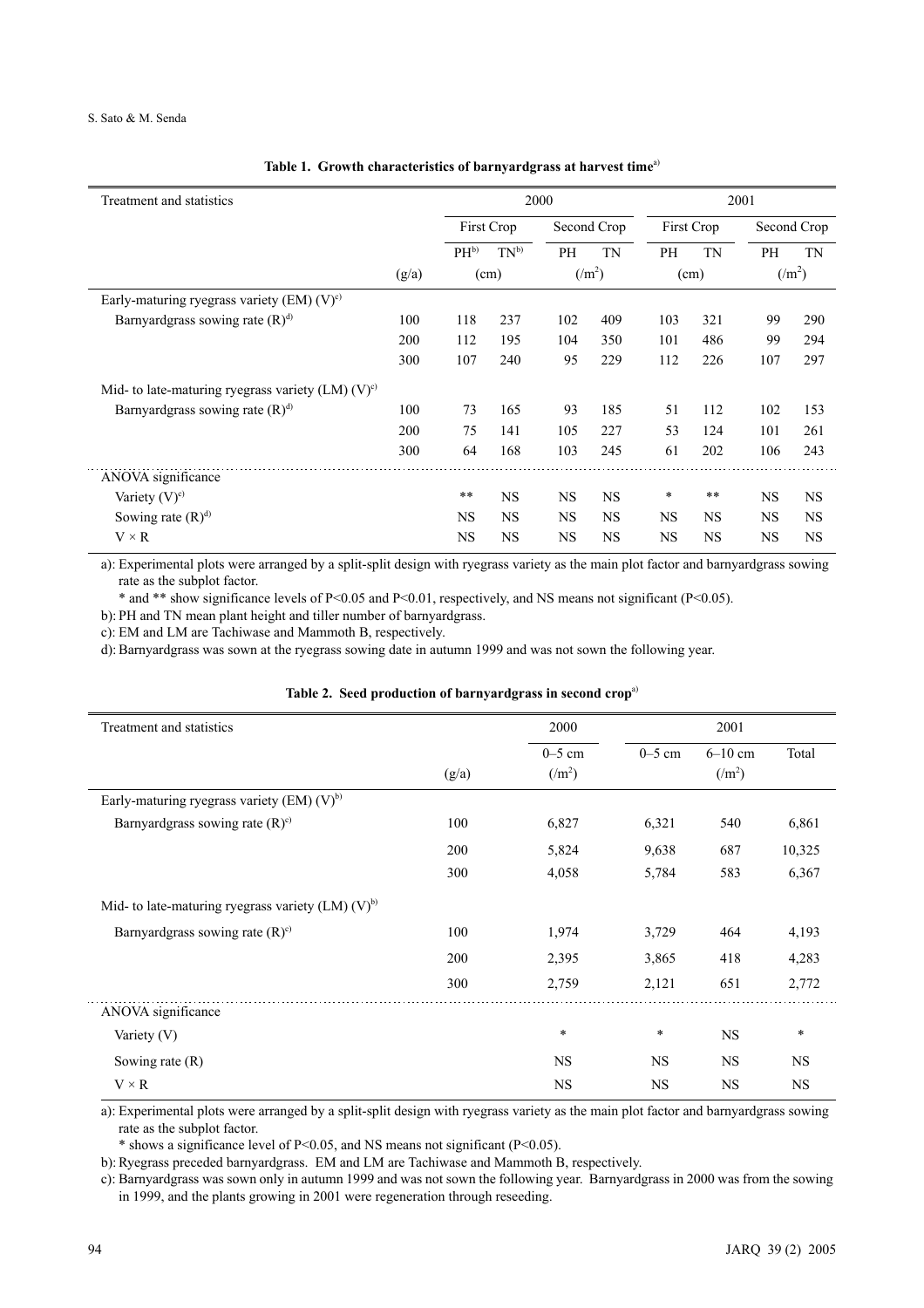weights of weeds in 2001 were less than those in 2000, and those in the second crops were less than those in the first. In EM, *Alopecurus aequalis* Sobol. var. *amurensis* (Komar.) Ohwi and *Poa annua* L. were the main weed species detected in the first crops, and *Trifolium repens* was the main weed detected in the second crops in 2000. However, all those species declined the following year. In LM, *Poa annua* L. was the main weed species in the first crop in 2000. However, the species declined the following year.

#### (2) Barnyardgrass performance and weeds

*Barnyardgrass yields*: In both years, there were significant differences in the first crop yields between the preceding ryegrass varieties, with much lower yields in LM plots than in EM plots (Fig. 3). Growth parameters of barnyardgrass reflected these yields differences in the first crops in both years. The parameters in barnyardgrass after LM were smaller than those after EM, although there was no significant difference in the tiller number of barnyardgrass between preceding ryegrass varieties in 2000 (Table 1).

The second crop yields of barnyardgrass were not affected by the preceding ryegrass varieties, and in both years the yields after EM were almost the same as those after LM. There was no significant difference among barnyardgrass sowing rates or between preceding ryegrass varieties and no significant interactions were found in sowing rates  $\times$  ryegrass variety (Table 1).

*Seed production of barnyardgrass:* The seeds scat-

tered in the plots were from only the second crops, since the first crops were harvested before seeds had set. There were significant differences in seed production between the preceding ryegrass varieties; in both years EM plots had more seeds per unit area than in LM plots. In seed production, there were no differences among the sowing rates of barnyardgrass or in the interaction of ryegrass varieties  $\times$  sowing rate of barnyardgrass (Table 2).

*Weeds in barnyardgrass:* The whole dry weights of the weeds contained in the barnyardgrass were greater in 2000 than in 2001. This decrease resulted from deceases in *Digitaria cilliaris* and *Cyperus* spp., which were the most dominant weeds in both the first and second crops after both EM and LM. However after LM, *Cyperus* species in the first crop decreased to an amount less than that of *D. ciliaris*. Moreover, the *Cyperus* supplanted the Gramineae species despite cropping in 2001 (Fig. 4).

## **2. Feasibility of the cropping system for the cattle farmer**

In the  $R + B$  system, the grasses were harvested four times and were made into hay (Fig. 1), while in the  $R + S$ system, ryegrass and sorghum were each harvested twice; the ryegrass was made into hay and the sorghum was ensilaged. Table 3 presents the labor hours, labor cost, material cost, productivity cost, and yield per unit area. Both labor hours and labor cost per unit area were lower in  $R + B$  than in the  $R + S$ , because the cost of barnyardgrass production was lower compared with sorghum



**Fig. 4. Dry weight of weeds and dead plants in barnyardgrass** Data were averaged across the three different sowing rates of barnyardgrass. EM: Early maturing variety of ryegrass, Tachiwase. LM: Mid- to late-maturing variety of ryegrass, Mammoth B. Main species of dead plants were Italian ryegrass in first and barnyardgrass in second crop.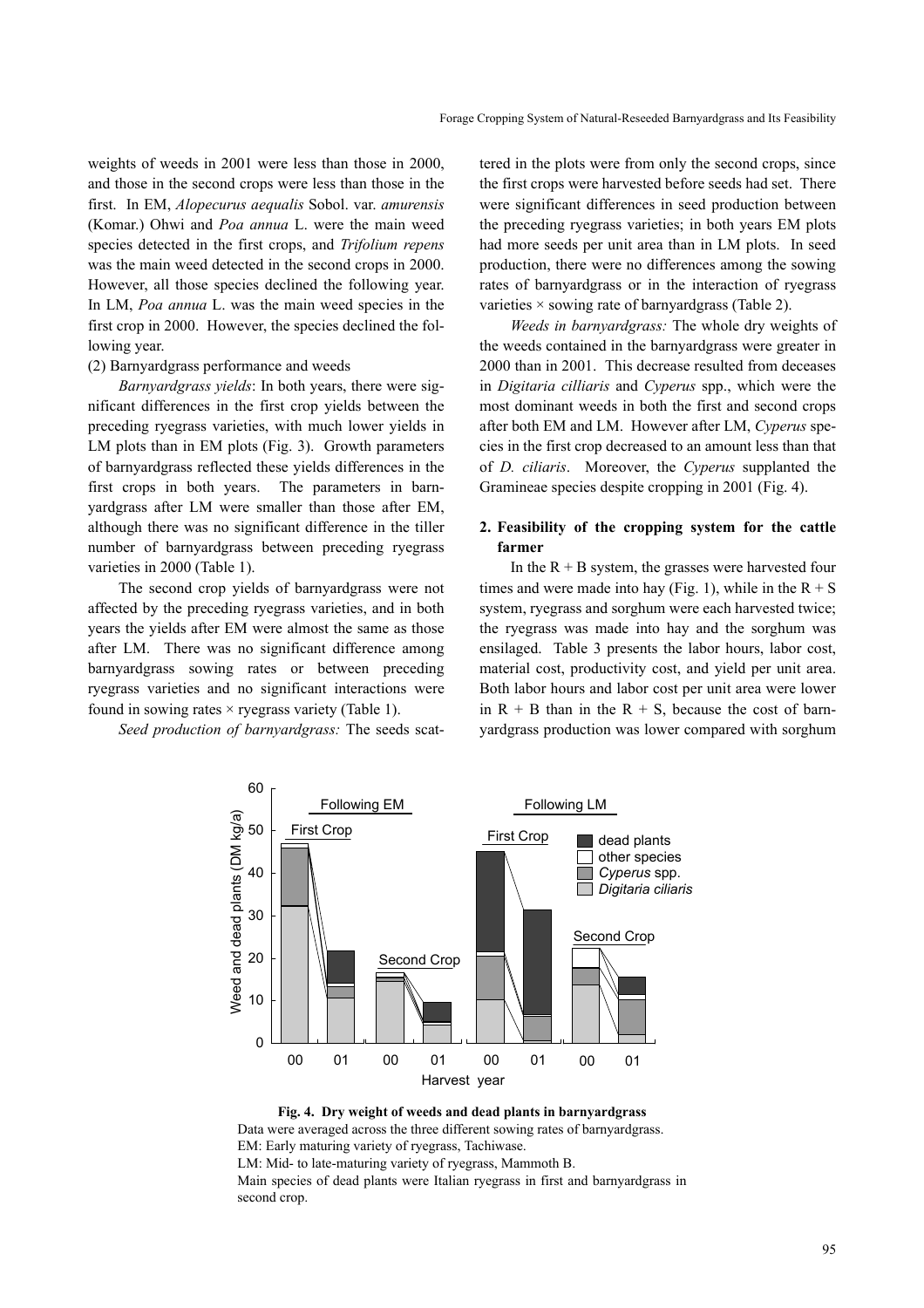production. The productivity cost per unit weight was much lower in  $R + B$  than in  $R + S$ , although the total annual yield was less in the  $R + B$  than in  $R + S$  because barnyardgrass yield in the former was less than sorghum yield in the latter (Table 3).

### **Discussion**

The study elucidated the useful performance of barnyardgrass combined with Italian ryegrass in an annual cropping system for forage production. The first crop yield of barnyardgrass was affected by the maturity of the preceding ryegrass variety; that first yield was significantly lower when it followed the LM ryegrass. It is considered that the lower plant heights and fewer tillers of the barnyardgrass after the LM ryegrass were caused by the competition between the regrowing ryegrass and barnyardgrass. The LM ryegrass regrew after the harvest in early summer, and these regrowing plants impeded the growth of barnyardgrass seedlings. The yield of EM ryegrass, harvested twice, was significantly larger than that of the LM ryegrass, with the corollary that total grass yield in the annual crop rotation was larger when the early-maturing ryegrass was used, achieving 140 kg/a, than when the mid- to late-maturing variety was used.

Labeled sowing rate of barnyard millet (*Echinochloa frumentacea*), which is a forage crop having higher germination percentage than barnyardgrass, is around  $600$  seeds/m<sup>2</sup>. Through the consideration of percentage ripening and seed weight, the calculated numbers of ripening barnyardgrass seeds sown at the start of the cropping system were 140, 280, and 420 seeds per/ $m<sup>2</sup>$  at the 100, 200 and 300 g/a sowing rates, respectively. These sowing rates were not enough to establish a barnyardgrass sward in 2000 through the comparison of germination percentage of the two *Echinochloa* species. Nevertheless, barnyardgrass yields in 2000 equaled those in 2001, which were established from enormous seeds produced in autumn 2000  $(1,974-6,827 \text{ seeds/m}^2)$ . The compensative production of barnyardgrass was associated with the seed bank of the grass that prevailed in abandoned paddy fields in Japan<sup>2</sup>, although few barnyardgrass plants had been found in the field before the experiment. The seedlings emergent from seeds near the soil surface by plowing at the beginning of the experiment contributed to the high production of barnyardgrass. The amount of seeds in the soil must be considered at the beginning of the adaptation of the cropping system. The significant higher production of seeds from the second barnyardgrass crop shows that early-maturing ryegrass might be better to ensure the establishment of a barnyardgrass sward the following year without sowing.

Smaller amounts of weeds included in the grasses were found in 2001 than in 2000. This might be associated with the greater growth potential of the crops than those of the weed species. This means that the amount of weeds in grass swards could decrease after the cropping system is adopted. However, the dry weights of *Cyperus* weeds were exceptionally higher in the second crop of early-maturing ryegrass and in both crops of barnyardgrass in 2001. It is well known that perennial weeds increase in a pasture because they are less subject to disturbance by cultivation. Since the sward is plowed only once a year at the time of ryegrass sowing, perennial *Cyperus* species might have the potential to prevail over the field shortly after the cropping system is adopted<sup>5</sup>. Damage by *Cyperus* species might be the restricting factor in the adaptation of this cropping system, since the species are specific to wet and semi-wet soils, including

| Item                                        |                                  | $Ryegrass + barnyardgrass$ | $Ryegrass + sorghum$             |                     |  |
|---------------------------------------------|----------------------------------|----------------------------|----------------------------------|---------------------|--|
|                                             | Input or<br>productive<br>amount | Input cost<br>(ven)        | Input or<br>productive<br>amount | Input cost<br>(yen) |  |
| Labor cost $(2a)^{a}$ (A)                   | 5.37 h                           | 4,027.5                    | 11.3 <sub>h</sub>                | 8,475.0             |  |
| Material cost $(2a)^{b}$ (B)                |                                  | 2,178.5                    |                                  | 3,885.7             |  |
| Total production cost (yen/a) $(C = A + B)$ |                                  | 6,206.0                    |                                  | 12,360.7            |  |
| Dry matter yield (D)                        |                                  | $158.1 \text{ kg}$         |                                  | $254.3 \text{ kg}$  |  |
| Production cost (yen/DM kg) $(C/D)$         |                                  | 39.3                       |                                  | 48.6                |  |

**Table 3. Required cost for grass production in the annual cropping system**

a): Values were derived from input amount (labor hour)  $\times$  unit cost (750 yen/h).

b): Material cost included those of seeds, fertilizer, soil amendment, fuel, light, heat and power. Cost of self-sufficient compost was not included. Cost depreciation was not included.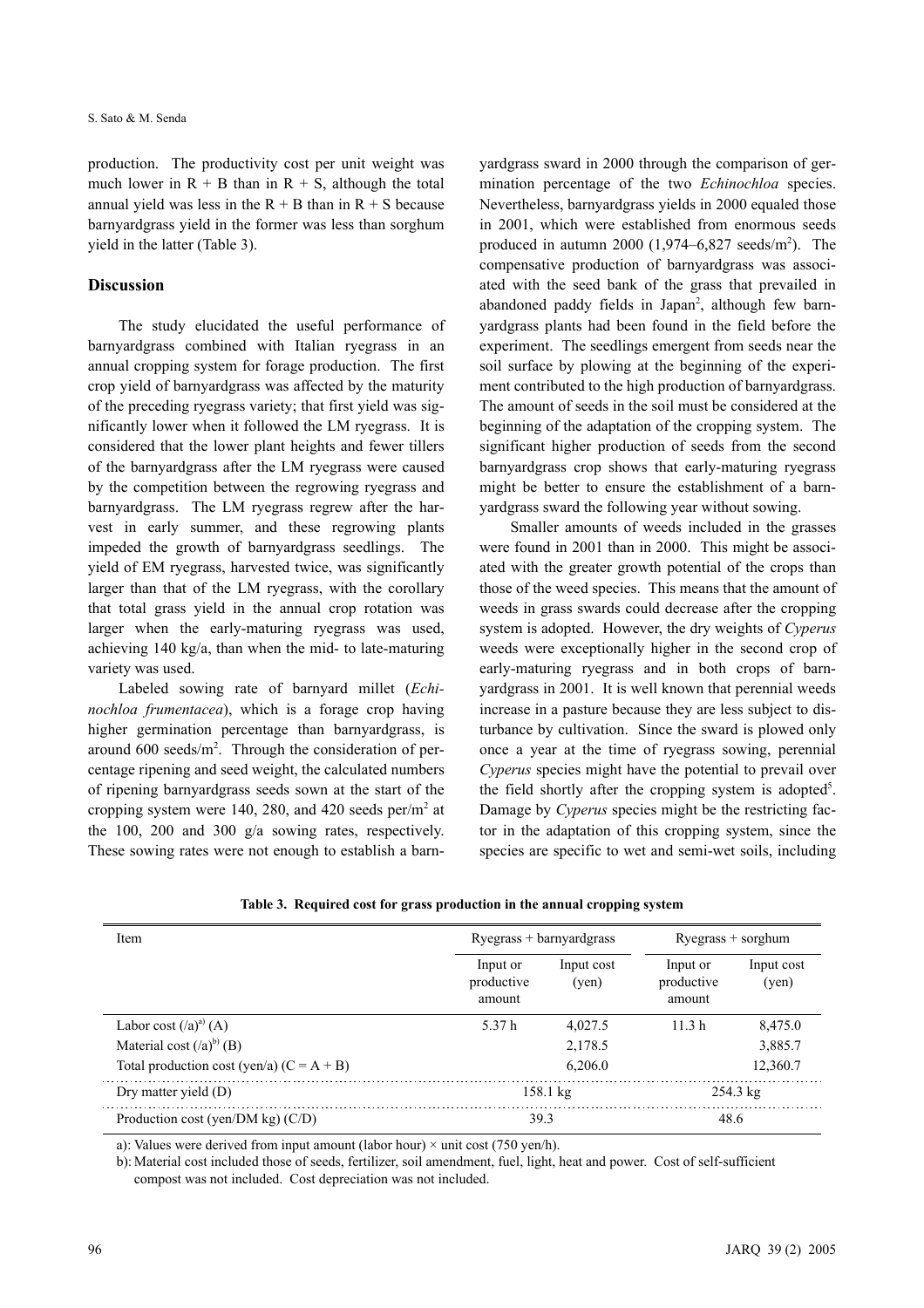paddy fields, and are thought to be recalcitrant weeds in Japan.

Labor hour and material costs in the  $R + B$  are lower than that in the  $R + S$  although the yield in the former is less than that in the latter, which has a high cost input for high yield. Additionally, the  $R + B$  could alleviate the burden of labor in summer, not requiring processes such as ensilaging required for  $R + S$ . Thus, the  $R + B$  cropping system is expected to be feasible for promoting land utilization in mountainous areas. The farmer in this experiment was already equipped with the implements needed for the  $R + B$  system, and has been using them for 15 years. Hence, the production cost of hay was calculated except cost depreciation, and was 39 yen/DM kg in this cropping system, which was adapted to an area of only 10 a (Table 4). This production cost is greatly lower than the price of purchased hay for calf raising (50 yen/DM kg). However, the productivity cost of the  $R + B$ system would be increased by the cost depreciation when farmers purchase the implements to start this system, especially when this cropping system is adapted to a relatively small planted area (Table 4 and Fig. 5). Hence, it is beneficial that the existing agricultural subsidies in the rice quota are applied to the purchase of the implements



**Fig. 5. Change in production cost associated with planted area in the annual cropping system with ryegrass and barnyardgrass**

Data were calculated from labor cost, material cost and cost depreciation shown in Table 4.

Subsidy A: Half the sum of machinery equipments is financially supported.

Subsidy B: In addition to the subsidy A, forage production itself is supported at a rate of 2,300 yen/a. The horizontal solid line indicates the price of

imported hay. The vertical dotted lines indicate the minimum planted areas in which production costs are comparable to the price of imported hay (50 yen/DM kg).

| Item                                   | Input or<br>productive<br>amount | Input cost<br>(yen) |
|----------------------------------------|----------------------------------|---------------------|
| Labor cost <sup>a)</sup>               | 5.37h                            | 4,027.5             |
| Except for harvest                     | 1.14h                            | 855.0               |
| For harvest                            | 4.23h                            | 3,172.5             |
| Material cost                          |                                  | 2,178.5             |
| Seed                                   | $0.3$ kg                         | 240.0               |
| Compost <sup>b)</sup>                  | $200$ kg                         | $\theta$            |
| Fertilizer                             | 13.3 kg                          | 1,064.0             |
| Soil amendment                         | $10 \text{ kg}$                  | 300.0               |
| Miscellaneous <sup>c)</sup>            |                                  | 574.5               |
| Cost depreciation <sup>d)</sup>        |                                  | 13,200.0            |
| Mower                                  |                                  | 3,300.0             |
| Round baler                            |                                  | 9,900.0             |
| Total (A: including cost depreciation) |                                  | 19,406.0            |
| Total (B: except cost depreciation)    |                                  | 6,206.0             |
| Yield $(DM kg)$ $(C)$                  | $158.1 \text{ kg}$               |                     |
| Production cost (yen/ DM kg) $(A/C)$   |                                  | 122.7               |
| Production cost (yen/ DM kg) (B/C)     |                                  | 39.3                |

**Table 4. Required cost for grass production in the annual cropping system (/a/year)**

a): Values were derived from unit cost of 750 yen/h.

b): Self-sufficient.

c): Fuel, light, heat and power.

d): Agricultural implements of 1,320,000 yen were supposed to depreciate over 10 years.